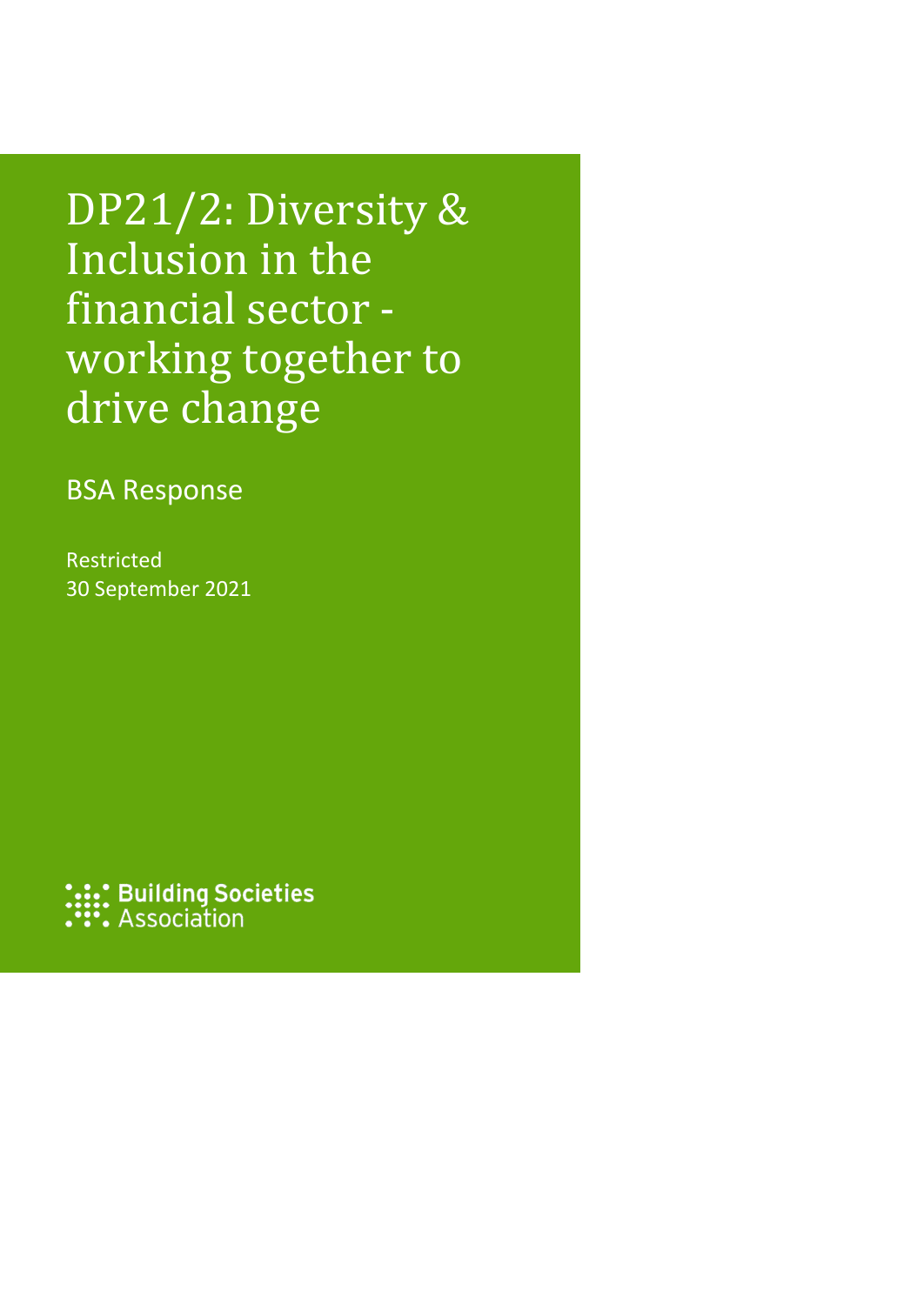# Summary

The BSA and its members strongly support the steps being taken by the Bank of England, PRA and FCA to engage in a more formal dialogue on diversity and inclusion.

We very much welcome the opportunity to contribute to the regulators' developing views and policy on these important areas. As the dialogue progresses we encourage the regulators to continue a programme of proactive engagement to ensure that their Consultation Paper next year takes account of as wide a range of views as possible. We want to proactively engage with the regulators and to actively support progressing diversity and inclusion across our sector.

We respond to the questions in DP21/2 later in this response, and our key points are as follows:

- 1. *Driving Change:* The regulators should consider how their proposals would ultimately fit into wider government and social initiatives to encourage and achieve greater diversity and inclusion. We think it is absolutely right to consider how best to reshape the financial services sector into a more diverse and inclusive one. However, that ultimate goal cannot, we believe, be realistically achieved solely through the commendable actions and vision of the regulators or the regulated. Forcing change may ultimately lead to poor outcomes for firms and consumers alike. Change is already taking place in wider communities, which should naturally lead to changes in the industry (supported, of course, by the approach and strategies of individual firms). There needs to be a clear link to other government and societal initiatives, and without this there is a risk of failure. We already know of certain roles within the sector which are (a) hard to recruit to for smaller firms, and (b) dominated by people with certain characteristics. There will need to be a real effort, not just from FS firms, but from educators and the government to encourage people with more diverse characteristics into the industry.
- 2. *Diversity of Thought:* We agree with this concept and how it is presented in the DP. In establishing cognitive diversity it is important to consider not just individual "thinking styles", but also people's background and life experience. Measuring that, and how firms factor this into recruitment and performance management could be challenging and (as with all of this) the more advice, guidance and sharing of good practice that can be achieved, the better. In order to achieve diversity of thought, the regulators themselves should consider their own expectations for Board and senior management appointments.
- 3. *Accountability:* Board accountability for promoting diversity and inclusion will be critical to successfully achieving a more diverse and inclusive sector. We do have some concerns around the FCA's ability to withhold regulatory approval for certain roles on the grounds of diversity and inclusion – could the regulators themselves fall foul of other legislation such as the Equality Act 2010 were they to do so? Any proposals of this nature will require thorough consideration in the context of the wider legislative environment.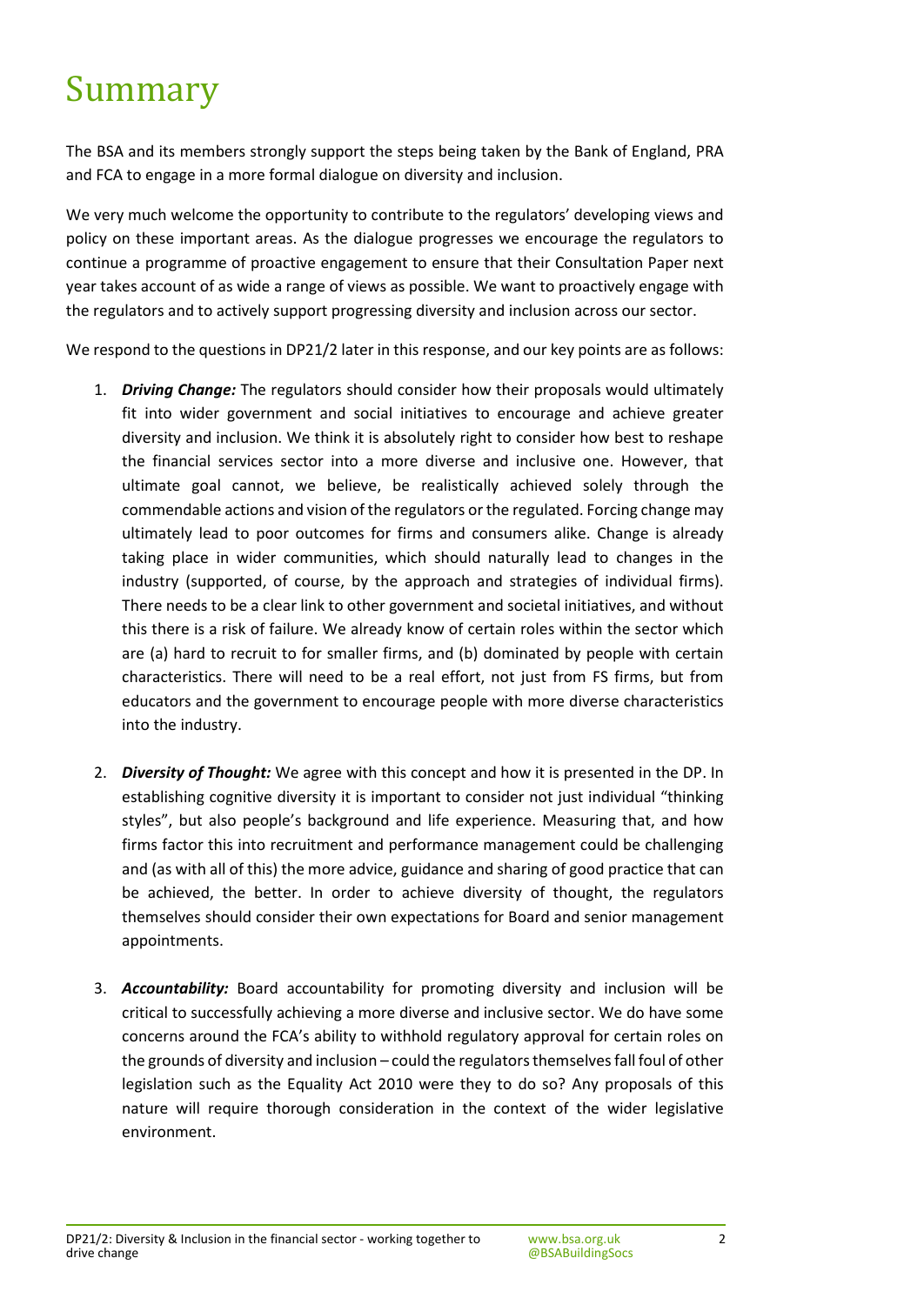- 4. *Proportionality:* Throughout the DP, the regulators talk about proportionality, and this is an area of particular interest to us and our members. The PRA is already advocating a "strong and simple" approach to the regulation of smaller financial services firms and taking a proportionate approach here, without diluting the intent, will be welcomed. Of course, proportionality in the context of diversity and inclusion should not just be focussed on the scale of a firm. Many larger firms will have established and stable populations of senior managers, and where that is the case, a proportionate approach to expectations of those firms in relation to pace of change at the very least will be essential. We are concerned that the regulators ensure that whatever is ultimately proposed does not cut across other regulatory requirements, such as the application of the Common Bond in the case of Credit Unions, which may have been established to service particular groups of people.
- 5. *Data:* We understand that there is a need for data both from the point of view of understanding where firms are now, and being able to set targets and measure progress. Quantitative data is only one side of the equation, however, and qualitative data is perhaps even more important to understanding real progress in increasing diversity and inclusion in the sector. For example, movement of staff in smaller firms will have a disproportionate impact on statistics measured by percentage alone. Care needs to be taken in relation to the potential increased administrative burden of collecting data and also not to fall foul of, or place firms in a position where they may fall foul of, other legislative requirements, particularly as regards sensitive data or the risk of identifying individuals.

## Response to Questions

#### *Q1: What are your views on the terms we have used, how we have defined them, and whether they are sufficiently broad and useful, now and in the future?*

We are supportive of the proposed approach of concentrating on diversity of thought, and the factors that have been identified as leading to diverse thinking appear appropriate. The DP rightly identifies that some characteristics are visible and measurable, while others such as sexual orientation may not be. Care needs to be taken in how firms arrive at what they think evidences diversity of thought. It has the potential to be used as a means to avoid talking about/addressing demographic diversity, as an example. For instance, just because one person likes boats and another likes bikes doesn't necessarily evidence diversity of thought.

It makes sense to us to consider diversity of thought in line with the 9 protected characteristics as well as socio-economic factors, gender and cultural background, and some of our members have suggested that this is one area in which guidance from the regulators would ultimately be useful in helping firms assess what might evidence diversity of thought in relation to each. Please see our comments later in this response regarding ability to collect certain of this data.

We entirely agree that inclusion is integral to creating a more diverse financial services sector, and the proposed definition is in our view workable. Bringing in reference to psychological safety, ability to speak freely without fear, feeling empowered to challenge, raise concerns and perform to one's best are important aspects of this.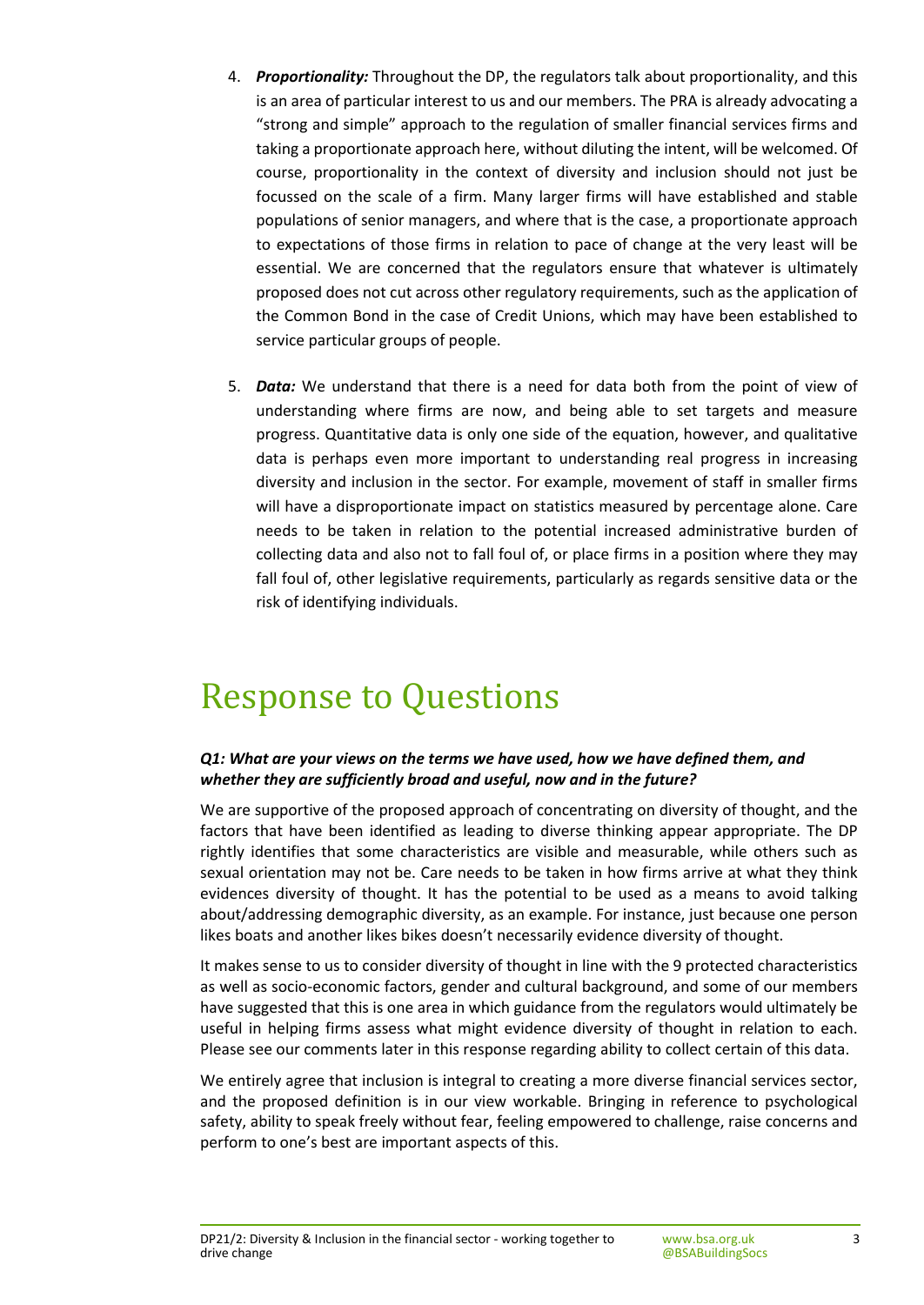The DP says that inclusion can be defined as "the practice or policy of providing equal access to opportunities and resources for people who might otherwise be excluded or marginalised – eg due to demographic characteristics". We would suggest that rather than "might otherwise **be**", this should instead refer to "might otherwise **feel**", which would better reflect that people need to *feel* as well as *be* included.

#### *Q2: Are there any terms in the FCA handbook, PRA Rulebook or Supervisory Statements or other regulatory policies (for any type of firm) that could be made more inclusive?*

While the regulators have already made attempts to use more inclusive language in rules and guidance, including removal of words such as "chairman" and references to "Chinese walls", more could be done to achieve this. A review of all material issued by the regulators to ensure that it is universally using inclusive language would be helpful. This should include the replacement of the following terms *throughout* their materials:

- **E** Replacing any reference to "women" and "men" with "people"
- Replacing "her" or "his" with "their"
- Replacing "blind spots" with "not previously considered or aware of"

For example, a rudimentary search of the FCA Handbook for the words "he should" throws up a number of instances where this potentially exclusive language is used (MCOB 5.9 being one example). However, care should be taken in doing this to ensure that it does not lead to a lack of clarity over the meaning of terms (thinking back to proposals in the recent past to use an alternative to the word "grandfathering").

We have also encountered instances of non-inclusive gender-specific language (such as the phrase "key man" - [https://www.fca.org.uk/firms/review-resources\)](https://www.fca.org.uk/firms/review-resources) being used in scenarios where this is not necessary.

We would also encourage the regulators to refer to "addressing underrepresentation" rather than "increasing diversity" in order to ensure that non-diverse groups are not labelled as a problem that needs to be solved.

#### *Q3: Do you agree that collecting and monitoring of diversity and inclusion data will help drive improvements in diversity and inclusion in the sector? What particular benefits or drawbacks do you see?*

We entirely agree that "good" data is critical to understanding the current position, monitoring progress, identifying barriers to it and selecting the most effective interventions. We also agree that collecting and monitoring data relating to diversity and inclusion has the potential to drive improvement.

In order for this to be achieved, however, there are two key factors:

- 1. The data needs to be complete. Where it is not, it will be important to ensure that firms and the regulators take sufficient account of qualitative and other data evidencing how diverse and inclusive firms are. For example, many firms make use of staff surveys, which can help inform, although these are clearly not without flaws, especially where there are under-represented groups.
- 2. There needs to be a culture of trust and transparency to ensure that colleagues know why firms are asking for information, and what is being done with it to drive fair outcomes. Feedback from our members suggests that without that, collection of this information may cause concern amongst overrepresented groups, who think that it means that they will not progress in their career when compared to other colleagues.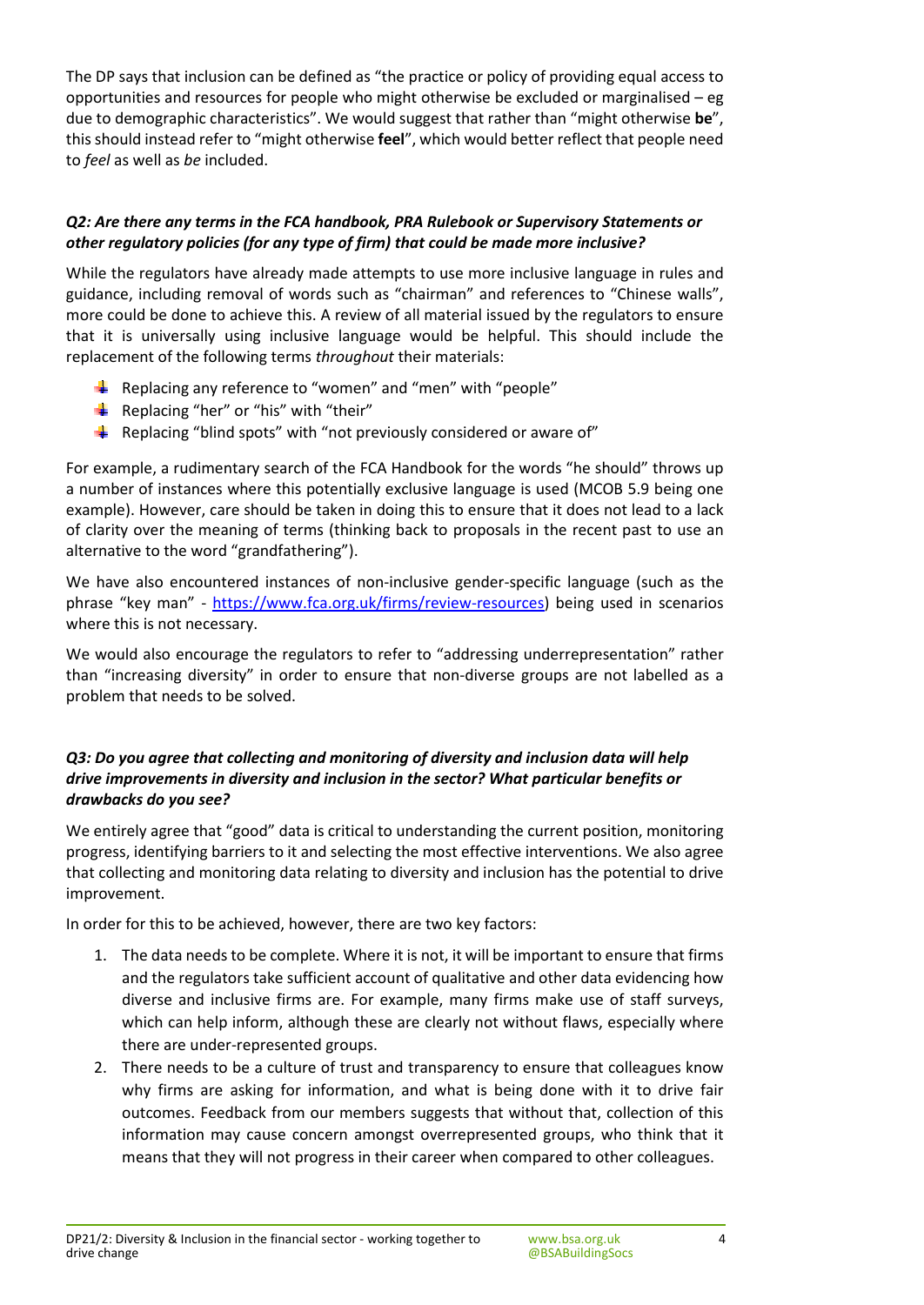This means that strong and supportive leadership will also be required to help colleagues understand the importance of their data and fostering a clear understanding of its purpose and how it will be used.

Benefits could include:

- Tangible evidence of progress (or otherwise)
- Greater knowledge of gaps, allowing action to be taken to address them
- Easier for firms to set targets and evidence progress towards them
- Over time, collecting and publishing data becomes normalised and acceptable
- Brings greater focus on diversity and inclusion as part of firms' approach to both recruitment and customer engagement

Drawbacks could include:

- Over-reliance on quantitative (and perhaps incomplete) data
- Inaccurate/incomplete data leads to firms/regulators focussing attention in the wrong areas
- Firms are unable to establish a true starting point, due to lack of data
- Firms that are less able to provide data (whether due to size or other issues) being unfairly considered less diverse and less inclusive
- Legacy systems unable to cope with collection of data

It is also worth remembering that for some firms there will be a lot more work to do to begin collecting and measuring data.

#### *Q4: Do you have a view on whether we should collect data across the protected characteristics and socio-economic background, or a sub-set?*

We think that in an ideal world, you would seek to collect all of the data specified, although collection of socio-economic data is perhaps more problematic. As stated above, however, some data may be easier than others to collect. For example, during September 2021 we surveyed our membership on a number of D&I-related matters linked to the DP, and over 50% of our 19 respondents (representing 40% of our membership) indicated that they would find it difficult or very difficult currently to collect data on all of the protected characteristics. However, 80% said they expected to be able to collect more over the next 12 months. In terms of socioeconomic data circa 80% said they would find it difficult or very difficult to collect this data.

With that in mind, the regulators should consider whether monitoring may be better focussed on the firm's own policies, how it is evidencing progress against them and any targets it has set as part of that policy or elsewhere. There is a risk that in generalising, the regulators could lose sight of whether or not the firm has in fact truly achieved the desired levels of diversity.

That said, there could be a core set of data drawn from that specified, with others being gathered on a best endeavours basis. Given that an individual's willingness to share data relating to protected characteristics can be influenced not just by the workplace, but by other social and cultural factors, we do not consider that firms should be viewed negatively or adversely impacted if they are unable to obtain data of this nature. That would, of course, be provided that they are able to evidence the actions they are taking to improve diversity and inclusion in other ways.

Our members have indicated that there is scope for socio-economic data to be distorted, for example there is evidence that:

- People's parents will have had such a broad range of jobs, that don't always neatly align to predefined list
- People who went to private school are known to select "yes" to "free school meals"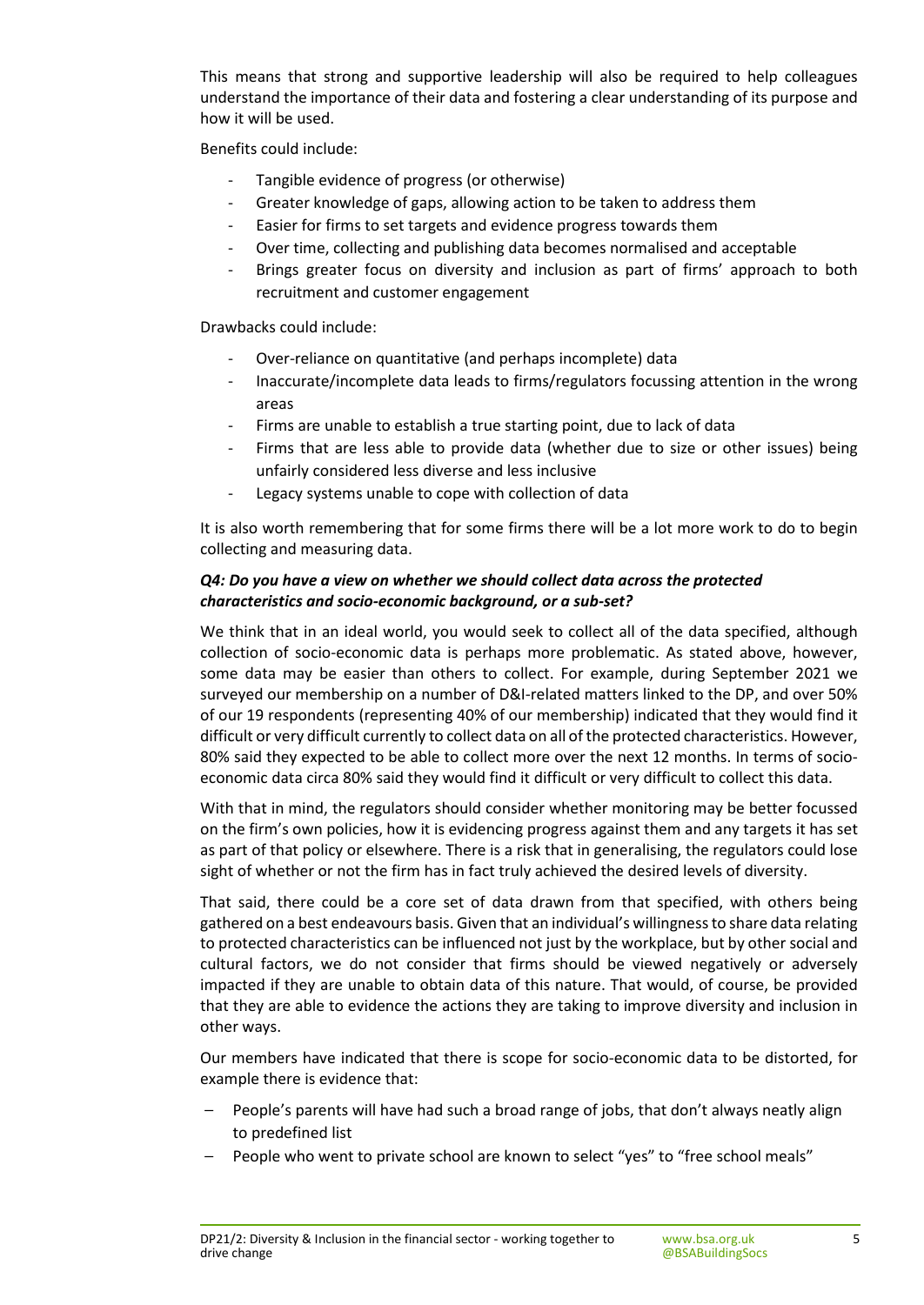– If you grew up outside the UK, socio-economic questions are typically more difficult to answer

Given that, it may be better to require firms to track socio-economics for current and future board appointments to identify whether there is a "mould" that needs to be more flexible. This would be aided by removing specifics for education and/or types of institution when hiring and focussing instead on achievement and impact. Firms could also be offered more encouragement to invest in underinvested communities to influence life outcomes such as financial education, access to apprenticeships etc.

Further, some of our members have found collecting meaningful employee data for diversity a challenge. They have found that despite creating what firms believe to be a safe environment, colleagues can still be reluctant to voluntarily share personal information. That in itself leads to the challenge that without enough information, understanding whether action is needed becomes more difficult. In turn, this leads to the conclusion that if collection of information in relation to protected and other characteristics becomes mandatory, then consideration should be given as to whether a change in data and privacy is necessary.

Our members have also indicated that they consider diversity more widely than in relation to just the protected characteristics plus socio-economic factors. Other factors that they reference include whether people are carers, veterans and the impact of the menopause.

#### *Q5: What data could the regulators monitor to understand whether increased diversity and inclusion is supporting better decision making within firms and the development of products and services that better meet customers' needs?*

Clearly, the data that the regulators are proposing to collect will not be effective in isolation in indicating whether increased diversity and inclusion is supporting:

- $\bigstar$  Better decision making, and
- $\bigstar$  Development of products and services that better meet customers' needs.

Other types of data that could foreseeably be of some use in evidencing that include:

- $\frac{1}{2}$  Board Minutes evidencing challenge and in particular challenge to "group think"
- Whistleblowing data arguably, if there is a more inclusive culture in the firm, people will feel more comfortable speaking up and over time there may be less formal internal/external whistleblowing incidences
- $\Box$  Complaints data around the suitability of products
- **Employee diversity at every level individual contributor, first line manager, manager** of managers, Executive Leadership Team and Board
- **Employee Inclusion firms could disaggregate engagement survey data to assess** whether underrepresented groups are having an equally good experience as overrepresented groups. Specific focus could be given to being involved, valued and heard
- Customer diversity being measured across all product research, member panels and other member engagement forums
- $\frac{1}{2}$  Customer inclusion firms could disaggregate Net Promoter Scores to assess whether underrepresented groups are having as good an experience as overrepresented groups

In the BSA's September 2021 survey, we asked members about the data already collected by them and how that is currently monitored. As stated above, circa 40% of our 49 members responded to that survey. Of those firms, 80% monitored diversity in some way – gender pay gap, targets and performance objectives, regular engagement surveys, numbers of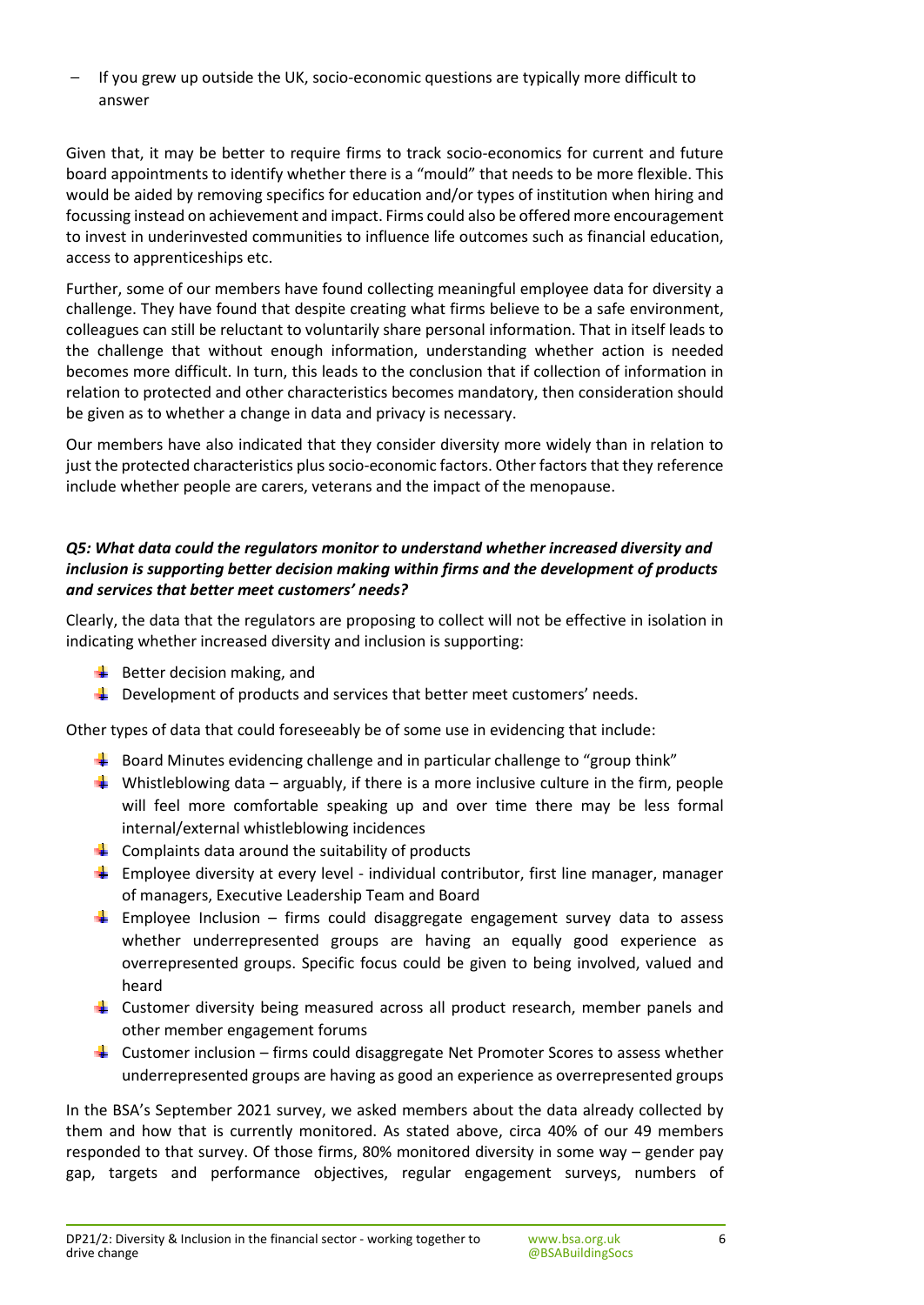bullying/harassment claims. Around 90% considered themselves to be monitoring inclusion through mechanisms such as recruitment, employee surveys, product design and membership of projects and internal working groups.

#### *Q6: What are your views on our suggestions to approach scope and proportionality?*

We are pleased to see that the regulators acknowledge that a one size fits all approach is inappropriate, and that it is essential to encourage diversity and inclusion in a way that is appropriate to a firm's size and complexity. We are also pleased to note that there is an intention to avoid introducing rules that would not be effective or appropriate for smaller firms. That said, work required to drive change may in practice be easier in smaller (if not the smallest) firms, as implementing such change in larger organisations, especially those with long histories, could be more of a challenge.

We agree that small firms, with few employees, could not meaningfully enact many elements of the options being proposed. It will be helpful that the regulators are considering including them only in a very limited way and can see the benefit of keeping requirements at a high level such as requiring them to respond to the needs of their customer and potential customers with respect to the products and services they deliver and not engaging in unlawful discriminatory practices. Clarity on what will and will not be expected will be necessary.

#### *Q7: What factors should regulators take into account when assessing how to develop a proportionate approach?*

The intention of applying options in the paper only to large firms is a useful starting position. We would encourage the regulators, however, to take care in applying a proportionate approach, and not to base this solely on size. For example, it might be tempting to apply certain targets/impose certain data requirements on larger firms. That might not be appropriate, however, compatible with existing employment legislation or possible in practice in a defined timeframe where (for example) firms have very stable senior management teams.

Proportionality could also be applied to the timeframe within which firms might be expected to deliver evident change. In these (and potentially other) circumstances, proportionality could perhaps be linked to the firm's own Diversity and Inclusion policy, rather than the regulators' policy/expectations by which it seeks to see change in firms over or under a particular scale.

In adopting a proportionate approach, particularly to data collection, consideration should be given to whether or not incomplete/inaccurate data may mask an issue or indicate that there is one, when that might not be the case.

We like the concept of basing proportionality on business volume, along the lines of those adopted for the application of the SM&CR. In doing so, however, we would urge clarity on requirements and timescales for firms moving from one category to another.

Our members have suggested that it may also prove appropriate to consider "regionality" in application of proportionality. For example, consider whether a firm's ambition should reflect the demographics of where it physically employs people in the case of employee diversity, or where customers of a firm live in the case of customer diversity.

#### *Q8: Are there specific considerations that regulators should take into account for specific categories of firms?*

The DP itself points out the difficulties that some smaller firms may face in collecting suitably anonymised data, and this needs to be carefully considered as part of the next stage of the regulators' thinking.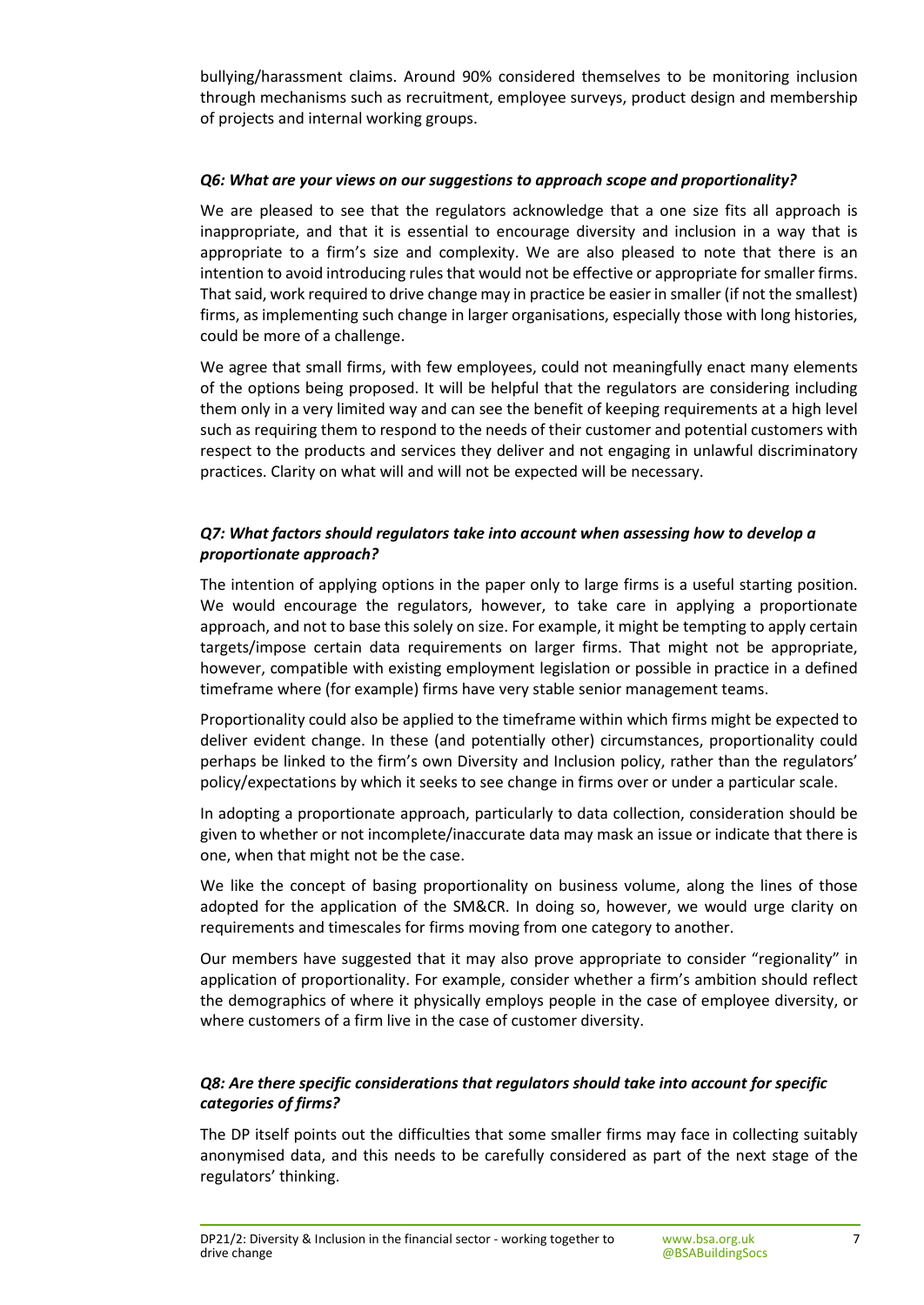The impact on mutuals of any proposals to define size using definitions based on those contained in the Companies Act should be carefully considered. Perhaps more complex is the need to recognise that the very purpose of some firms, credit unions being one example, is to serve people with certain characteristics. For credit unions, the application of the common bond will also need to be carefully considered when assessing diversity and inclusion in that part of the sector.

#### *Q9: What are your views on the best approach to achieve diversity at Board level?*

There is no question that the best approach to achieving diversity at Board level is for the Board itself to embrace diversity and inclusion, set a clear strategy, monitor its delivery and take action to address any barriers. Increasing awareness of Board members and those members then holding themselves to account will be critical.

To support that a recruitment/Board Succession strategy that properly takes account of diversity and inclusion, and which could be mandated by the Board as part of its overall strategy for diversity and inclusion could be helpful.

Targets and measures can also drive change. As the DP points out, some larger firms are already mandated to achieve a target for the under-represented gender at Board level. This could, of course, be more difficult to achieve for smaller firms and so the regulators should consider how they/smaller firms could evidence diversity of thought and demonstrate that they are driving forward an inclusive culture. This could be based on qualitative metrics such as staff surveys, the use of inclusive language in internal and customer facing engagement etc.

#### *Q10: What are your views on mandating areas of responsibility for diversity and inclusion at Board level?*

We consider that this is appropriate and that in order to achieve real change, areas of responsibility should be mandated at Board level. The DP suggests, and we agree, that:

- $\frac{1}{\sqrt{2}}$  The Board should hold management to account for promoting diversity and an inclusive culture that fosters open exchanges of ideas, constructive debate and sound decisionmaking.
- $\frac{1}{2}$  The Board should set the diversity and inclusion strategy and oversee its progress.

Consideration should also be given to whether firms themselves, or even the regulators, might mandate requirements around aspects such as succession planning, shadowing and sponsoring, trainee board members and achieving a mix of socio-economic backgrounds and skills.

However, the regulators should also bear in mind that certain firms may face issues where requirements are mandated. For example, a credit union whose membership comprises only police officers, may face issues with the application of the Common Bond. This would need to be carefully considered and addressed as part of the next stage of the consultation.

#### *Q11: What are your views on the options explored regarding Senior Management accountability for diversity and inclusion?*

We agree with the concept of Senior Management having accountability for diversity and inclusion. Linking this to the existing accountabilities in relation to culture would appear to be a good approach.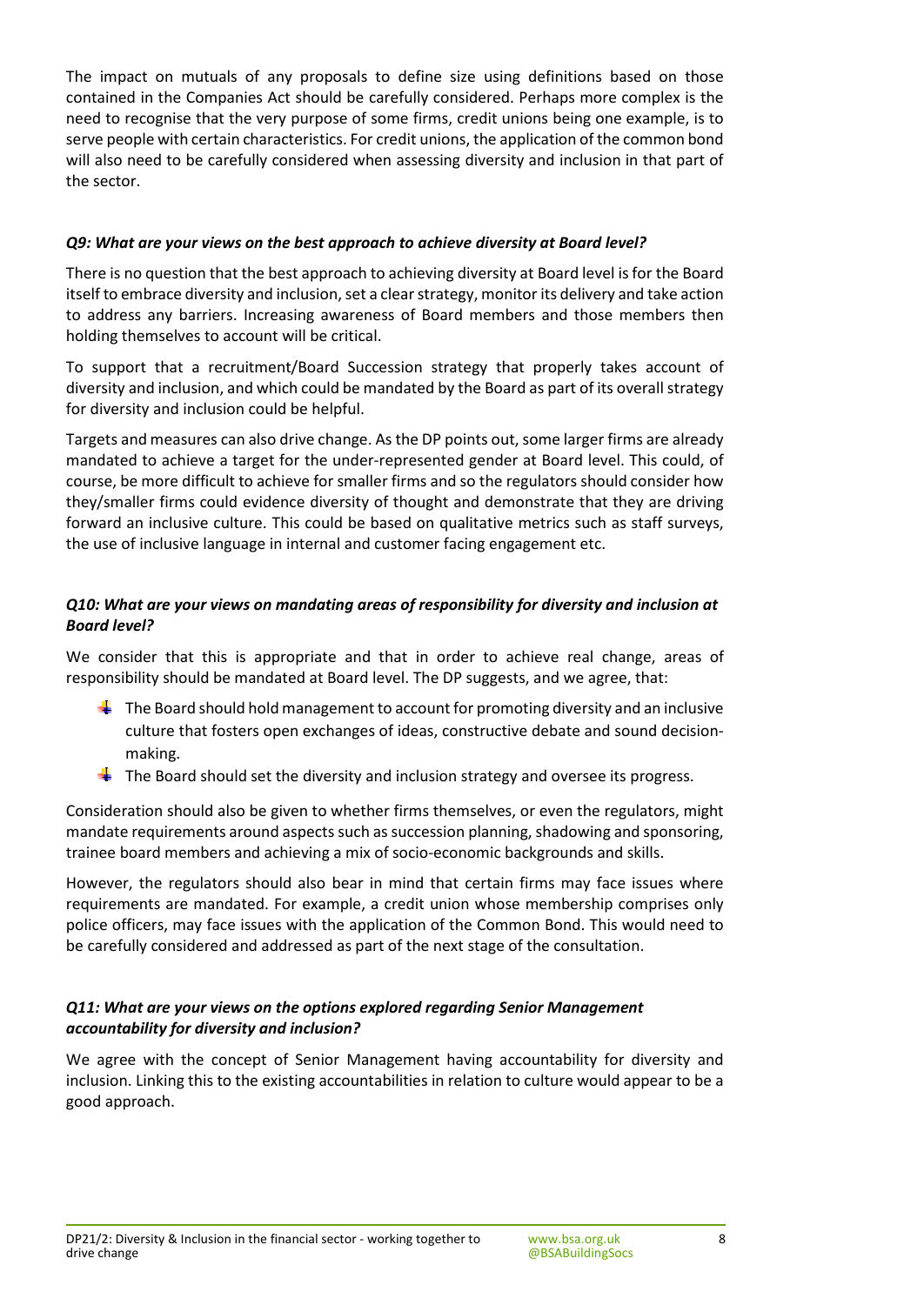#### *Q12: What are your views on linking remuneration to diversity and inclusion metrics as part of non-financial performance assessment? Do you think this could be an effective way of driving progress?*

We understand the rationale for this concept, but have some reservations as to how workable this would be in practice, especially for those firms that may find it difficult to obtain meaningful data. We would also caution about potentially linking this only to quantitative measures. As we have pointed out previously, for many firms, qualitative data may be equally if not more useful in assessing how diverse and inclusive they are. That said, the proposed approach of not being prescriptive and instead focussing on sharing good practice at individual and firm level would seem to be a good starting point.

The regulators' intent to potentially prescribe that firms' remuneration policies should ensure that all types of remuneration do not give rise to discriminatory practices is interesting. We agree with that as, without caution, there is a risk that firms could fall foul of existing legislation. While its intent is admirable, in practice, were policies and (perhaps more importantly) practices to result in discrimination, there would be recourse under existing legislation such as the Equality Act 2010. Any move to prescribe this would need to be carefully constructed so as not to be at odds with existing legislation designed to ensure that this does not happen.

With the business and moral case for diversity becoming overwhelmingly compelling in wider society, it is hard to justify why executives need financial incentives/disincentives to motivate them to do the right thing. Surely the emphasis for firms should be on building an environment where increasing diversity is not an afterthought or a responsibility outsourced—it must be an essential element of their job for which they receive their base salary.

#### *Q13: What are your views about whether all firms should have and publish a diversity and inclusion policy?*

We agree this this should happen, and that it is important for colleagues and customers to know what to expect from firms that they work for or do business with. In our September 2021 survey of members, 85% also agreed.

#### *Q14: Which elements of these types of policy, if any, should be mandatory?*

We think it could be difficult to mandate what should be included in the policy as what may fit one firm may not fit another. As a minimum, we would expect to see clear identification of the purpose of the policy and commitments made by the firm to further diversity and inclusion. We consider that the policy itself should be high level with the Board holding senior management to account for delivery of any targets identified in the policy. Some of our members have suggested that publication of a firm's stance on bullying, harassment, racism, homophobia and the like, as well as the action that could be taken should any of those occur may be helpful and could contribute to reinforcing a firm's culture of inclusion.

The consensus amongst our members, based on our September 2021 survey, was that clear objectives, realistic goals and how these will be measured and reported should form part of a firm's policy.

#### *Q15: What are your views about the effectiveness and practicability of targets for employees who are not members of the Board?*

In our view this is directly influenced by the size and complexity of the firm in question and (in part) it's geographical location, its customer base and the location of that.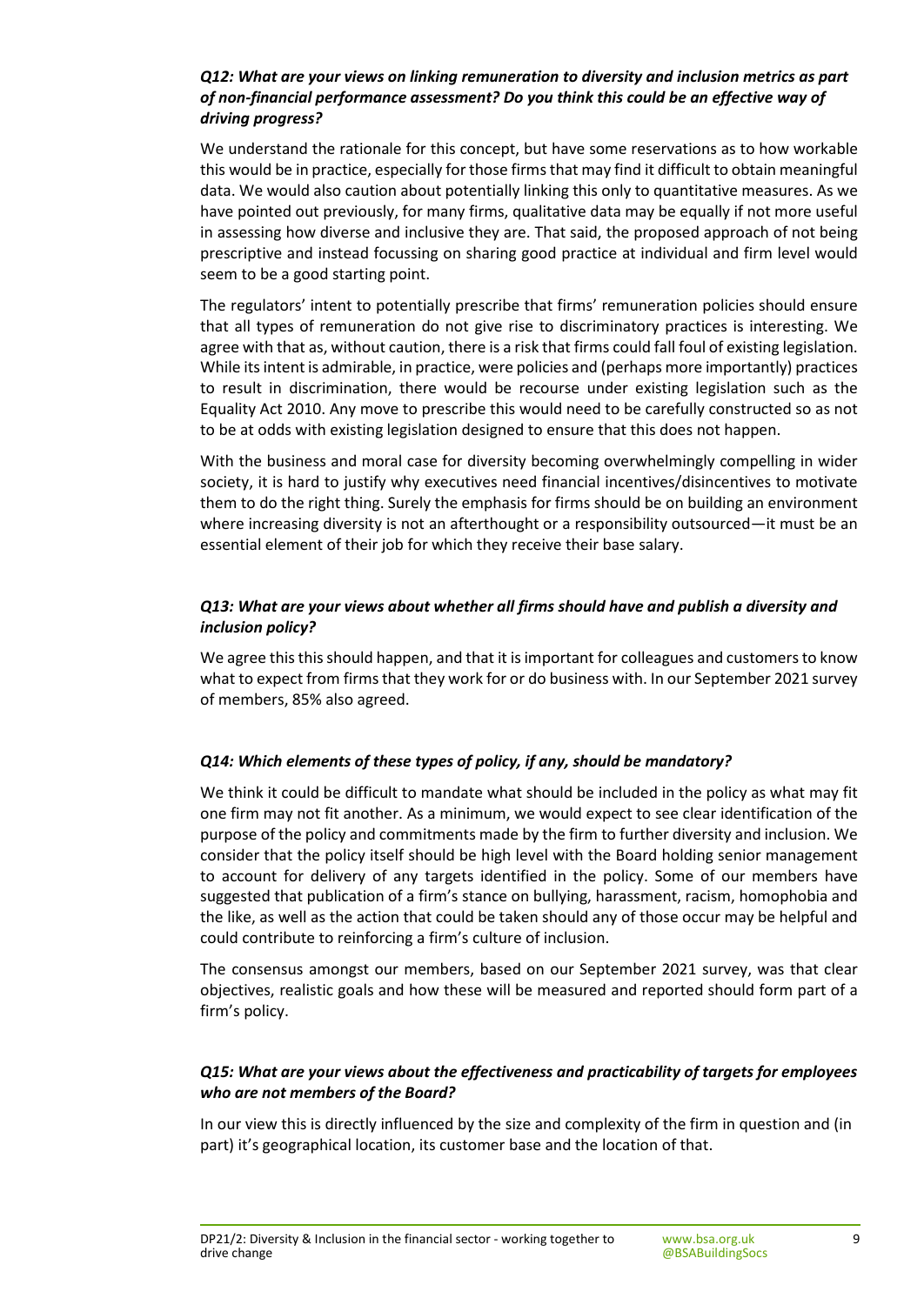For smaller firms it may not be practical, for example, to impose targets beyond the level of management immediately below the Board, and even that may be taxing for the smallest of firms. Some of our members have also pointed out that doing so may risk alienating some groups when recruiting. Proportionality will again be critical to make sure that unrealistic and unachievable targets are not being imposed. More widely, however, there ought to be nothing to stop firms from making sure that leaders in every team and at every level know what is expected, how it will be measured and how the firm will support them in making their own changes, building confidence and measuring their own progress.

#### *Q16: What are your views on regulatory requirements or expectations on targets for senior management population and other employees? Should these targets focus on a minimum set of diversity characteristics?*

The response to this question is influenced by the type of targets that firms would be expected to set. A blunt approach to setting targets would not be effective in our view, especially where intersectionality is at play, nor would it take account of diversity of thought, which might be being very well accounted for.

If targets are to be based purely on characteristics that are immediately apparent, gender and ethnicity perhaps being the most obvious of these, then we do not consider that that is appropriate, given the number and nature of characteristics that are not so easy to measure.

There is a danger that focussing on setting targets for a subset of the characteristics results in them being perceived as being more important than others.

Rather than the regulators setting targets, a better approach might be for them to mandate firms to set targets, and then monitor their progress against them. Should that not be effective in increasing diversity and inclusion over a defined period of time, then that might be the point at which the regulators step in and impose targets at individual firm level. Taking this approach might also allow the regulators and firms to have more complete data on what data/targets are achievable and measurable. Overall, we think that there needs to be a recognition that there is unlikely to be a quick fix. Given that, consideration should be given to whether firms should establish a roadmap (perhaps as part of their overall strategy for diversity and inclusion) rather than just set targets.

We believe that there may be some merit in setting targets for others, such as customer facing roles. As the DP points out, this could help in understanding and serving diverse customers. As pointed out above, however, some of this will depend on the region in which the firm/branch is located and its demographics, and we question whether or not setting targets of this type should be the role of the regulators. In order to truly influence and ensure good outcomes for diverse customers/potential customers, there may also be merit in setting targets for central functions such as marketing and product development teams. Again, though, we think that that should be for the firms to determine based on target market and strategy rather than being mandated by the regulators.

#### *Q17: What kinds of training do you think would be effective in promoting diverse workforces and inclusive cultures?*

We agree that an element of training will be essential on areas such as the use of inclusive language, both in conversation and written communication both internally and with  $3<sup>rd</sup>$  parties (including customers). We do not have a strong view on what training would best promote diverse workplaces and inclusive cultures. In practice, we would expect training requirements to be assessed based on how advanced a particular firm is in having a diverse workforce and inclusive culture. Training on how to consciously include every day, and building this in to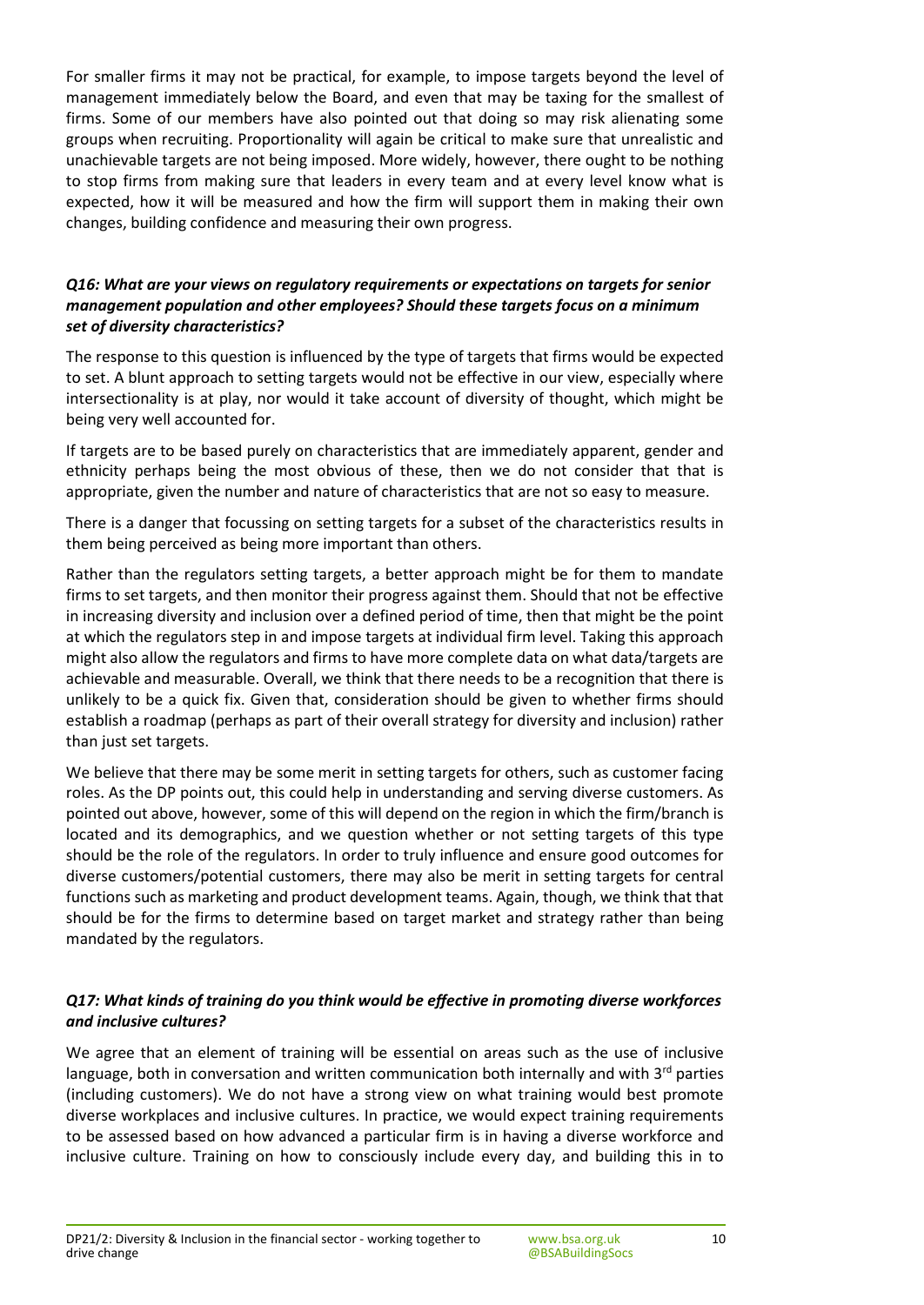decision making when hiring, promoting, giving recognition and forming project teams could be helpful.

Feedback from the BSA's Diversity and Inclusion Working Group is that sharing of best practice and experience can be beneficial in helping firms understand what they can do to become more diverse and inclusive. Perhaps the regulators could consider whether they might be able to provide a hub for sharing of such ideas and practice.

#### *Q18: What kinds of training do you think would be effective for helping understanding of the diverse needs of customers?*

Our members have suggested that understanding the ever-changing population, what happens when diversity and inclusion is missing, and how to ask the following questions every time products and services are reviewed would help:

- "Who aren't we serving?"
- "Are we ok with that? If not, what will we do?"

#### *Q19: What are your views about developing expectations on product governance that specifically take into account consumers' protected characteristics, or other diversity characteristics?*

We consider that it would be hard to develop a one size fits all approach to this, especially if there is (as the DP suggests) a different and proportionate approach taken to firms based on criteria including size.

#### *Q20: What are your views on whether information disclosures are likely to deliver impact without imposing unnecessary burdens? Which information would deliver the biggest impact?*

We agree that collecting information should be considered an investment rather than a burden, although there is less value in patchy data. However, considering whether its collection would impose an unnecessary burden brings a host of factors into play, including:

- $\frac{1}{2}$  how easy it is for firms to collect the data ultimately landed on as being required,
- $\frac{1}{2}$  whether legacy systems can cope with it, and
- $\frac{1}{2}$  how willing employees are to share it.

If the data is good and complete, and consistently so amongst the firms providing it, then we agree that it *could* have a positive impact. That said, it is questionable whether the reporting of gender pay gap data has made a difference, so measuring that impact will be important.

In terms of biggest impact, there are obvious factors such as gender and ethnicity, which one might be tempted to focus on. However, as mentioned elsewhere in this response, in order to create a complete picture at firm as well as sector and industry levels, consideration needs to be given to how qualitative data is accounted for.

#### *Q21: How should our approach for information disclosure be adapted so that we can place a proportionate burden on firms?*

There should be a clear criteria established which, if met, requires full or partial disclosure of whatever data it is ultimately concluded that firms should collect. We agree that a standard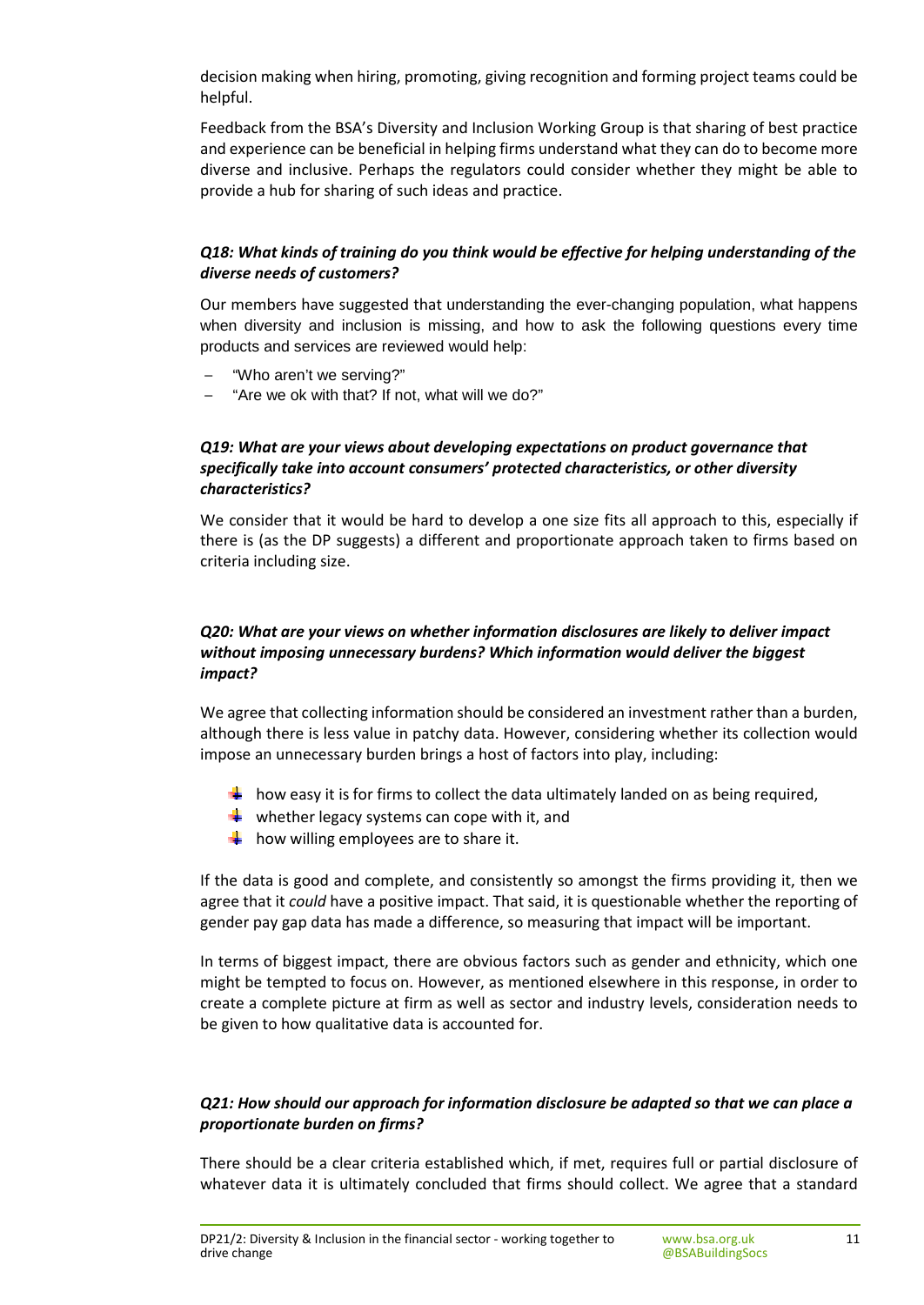reporting form seems appropriate, although whether or not that fits with a proportionate approach in practice would depend on its construct, nature of the information being sought and provided etc. Firms must be given an adequate lead-in time for collection and submission to allow systems and practices to change in line with what's required.

#### *Q22: What should we expect firms to disclose and what should we disclose ourselves from the data that we collect?*

Subject to all of our other comments in this response, we think that there is merit in an aggregated disclosure report. At the very least, this should demonstrate progress across the industry. It may also be useful if the regulators collected the data in such a way as to allow it to be broken down further – insurance, banking etc.

Whatever approach the regulators decide to take to data collection, it would be helpful to ensure that firms are given plenty of advance notice as to what will be required, and for the regulators to ensure that how this is collated and presented could be dovetailed with information being collected in other sectors. This could allow the data to input into the creation of an overall UK-wide picture.

Particularly for smaller firms, real care will need to be taken both by the firm and by the FCA were it to publish aggregate data especially if there was a risk that individuals could be identified from that. We have concerns over the potential administrative burden and advice requirements that could be placed on firms who have concerns over falling foul of GDPR requirements in collecting and sharing data of the types contemplated.

In general terms, and subject to the above, aggregated data on firms' position on defined characteristics relating to senior management as distinct from, or in addition to all employees would seem to be a good starting point, as would the publication of firms' Diversity & Inclusion policies. How would the regulators suggest that diversity of thought should be measured and reported on?

We have some concerns regarding the potential for adverse impact on firms that, for whatever reason, were unable (or not required) to publish data that others are. It seems to us that there could be a risk of market distortion, competition being affected and customers choosing not to use firms if this information is not available. There may be a communication/education role for the regulators as well as firms in order to mitigate that risk, and perhaps consideration should be given to controls or restrictions around how firms report/publicise more widely that they are collecting information on diversity and inclusion.

#### *Q23: What are your views on how we should achieve effective auditing of diversity and inclusion?*

Extending the work already undertaken by audit teams in relation to culture and risk would seem to be the most straightforward way of achieving this, although not without its challenges in terms of competence and training of audit personnel. Including a diversity and inclusion audit as part of the FCA's culture audit seems appropriate, although a balanced approach should be taken to assessment of where a firm is in relation to diversity and inclusion. Apart from anything else, and especially where there is incomplete data, this is likely to be difficult to measure. Further, a standard approach to audit across all firms would not be effective, particularly in measuring inclusion – qualitative rather than quantitative measures again become important here.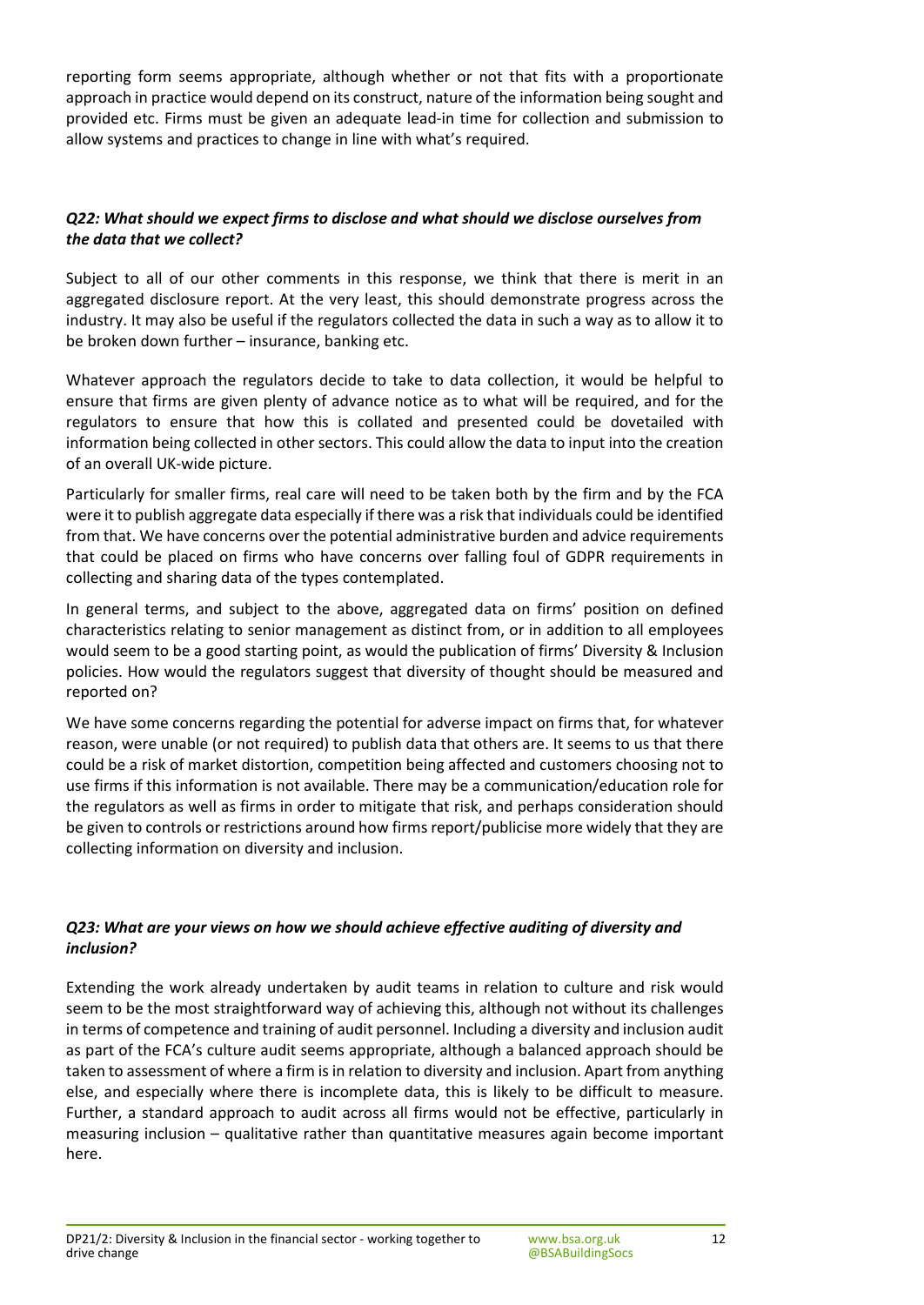#### *Q24: How can internal audit best assist firms to measure and monitor diversity and inclusion?*

See response to Q23. In addition, members have suggested that the following activities might support internal audit in any measuring and monitoring:

- $\frac{1}{2}$  Completion and comparison of diversity information year on year
- $\frac{1}{2}$  Accurate recording of initiatives in place to address underrepresentation
- **E** Evaluation by firms of which initiatives are driving most change
- Reporting of progress against the firm's D&I policy/strategy

#### *Q25: Do you agree that non-financial misconduct should be embedded into fitness and propriety assessments to support an inclusive culture across the sector?*

Yes, and we are encouraged by some of the action already taken by the regulators where there have been instances of non-financial misconduct at an individual level. If this is pursued, guidance would be essential, although we have concerns about potential future litigation risks for both firms and potentially also the regulators, depending on how that guidance is framed. Care would need to be taken to avoid unnecessary increased risk of employment-related claims or tribunals.

#### *Q26: What are your views on the regulators further considering how a firm's proposed appointment would contribute to diversity in a way that supports the collective suitability of the Board and senior management?*

We understand the FCA's rationale for increased scrutiny of firms' senior management (for firms subject to SM&CR). We can, however, foresee a number of practical issues associated with collection of diversity data as part of the information collected for SMF applications. Remember that this information will often be obtained before the applicant has any relationship of employer/employee with the firm, which may make them more reticent to provide certain information. Depending on who and how the data is collected, there is a potential increased risk of allegations of discrimination against both firms and the regulators. Should such an approach be taken, that risk would need to be fully understood and appropriately mitigated for the protection of all parties.

#### *Q27: What are your views on providing guidance on how diversity and inclusion relates to the Threshold Conditions?*

We think that exploring how this diversity and inclusion relates to the Threshold Conditions would be helpful. If fitness and propriety is impacted at individual level, then we see no reason why that should not also be the case at firm level. Subject, of course, to the other comments we have made in this response.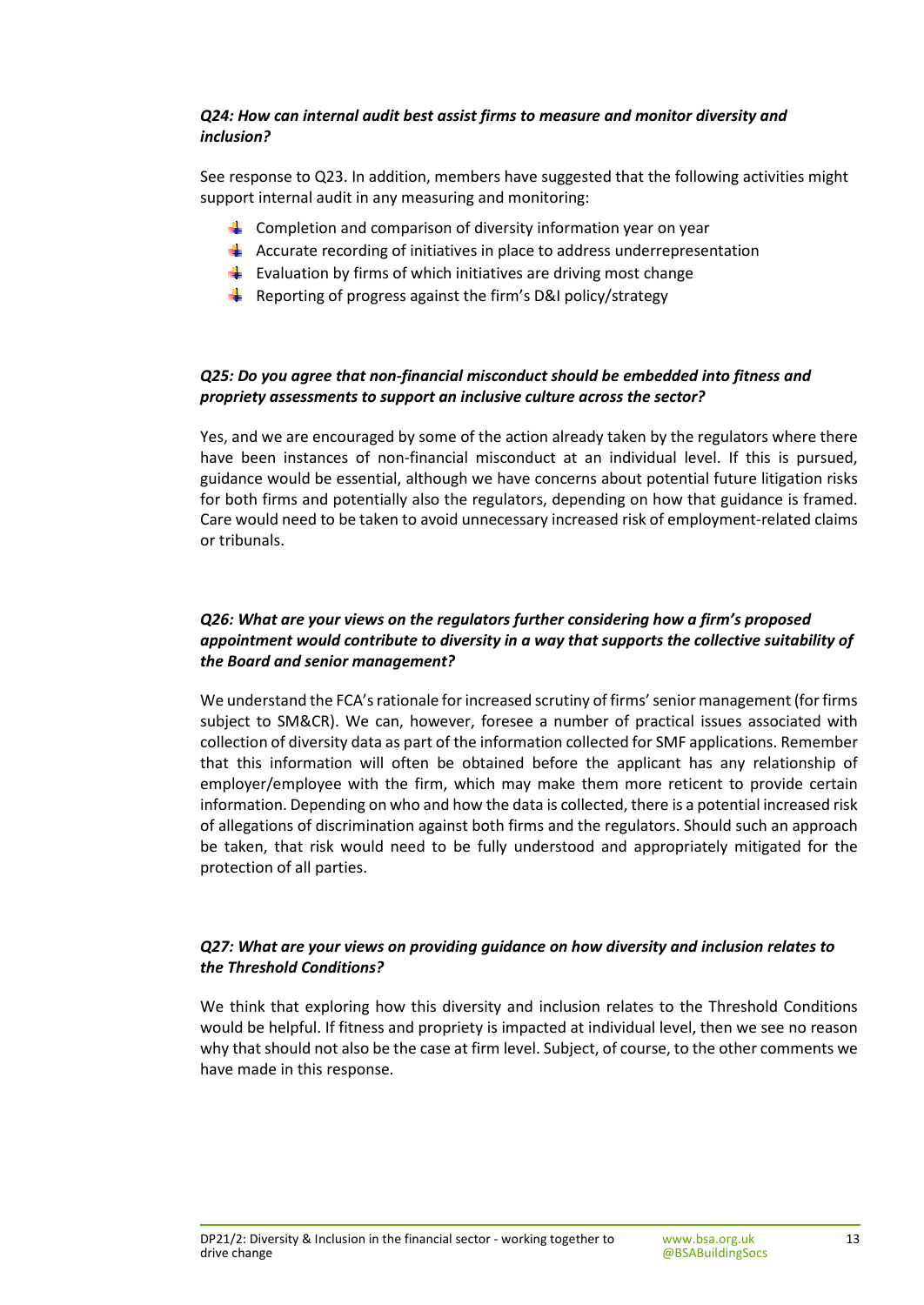#### *Q28: Do you have any suggestions on which aspects of our supervisory engagement with firms that you think could be improved to help deliver and support greater diversity and inclusion?*

Collection of data coupled with more questions from supervisors on how firms are embedding D&I and how the firm is creating a culture of inclusion to unlock its benefits would be a good starting point. The use of deep dive assessments into individual firms' progress against their own Diversity and Inclusion Policy/Strategy may also be useful. A requirement on firms to present an annual report on their position on diversity and inclusion vs strategy to the Board might also enhance visibility, although a proportionate approach would need to be adopted to any such reporting requirement.

Some firms have more direct dialogue with supervisors than others and, particularly if diversity and inclusion is to be linked to something as fundamental as the threshold conditions, there may need to be more frequent supervisory engagement. The regulators would need to ensure that it was appropriately resourced in terms of numbers and skills to support that.

The regulators have stated that in their supervision, they want to:

- $\downarrow$  Understand the role of leadership, how diverse workplaces can create a safe environment, what actions are being taken to address gaps and how the firm is assessing success
- $\frac{1}{2}$  See how D&I is embedded at all levels and how representative firms are of the people they serve
- $\frac{1}{2}$  Understand how firms are taking D&I into account in their strategies, products and services they design and the diverse needs of those they serve

While this is commendable, and might provide an opportunity for the regulators to blend ESG/D&I strategies across the sector, the question that arises is what the regulators' expectations of firms will be in evidencing all of this. We would urge pragmatism and a proportionate approach and that this is fully assessed in any cost benefit analysis.

#### *Q29: What impact do you think the options outlined in this chapter, alongside the FCA's proposals for a new Consumer Duty, would have on consumer outcomes?*

Of themselves, we believe these proposals have the potential to have a positive impact on consumer outcomes for all the reasons stated throughout the DP.

While we fully support the FCA's drive to ensure that firms focus on good consumer outcomes, getting it right first time and putting customers in a position where they can act and made decisions in their own interests, we disagree that the introduction of a new Consumer Duty is the way to achieve this. We think it is not helpful to link the positive impact that the regulators' proposals on diversity and inclusion could have to a consumer duty, when we do not believe that a new consumer duty would achieve the FCA's desired outcomes any better than the existing regulatory principles for all the reasons set out in our response to their consultation on the Consumer Duty.